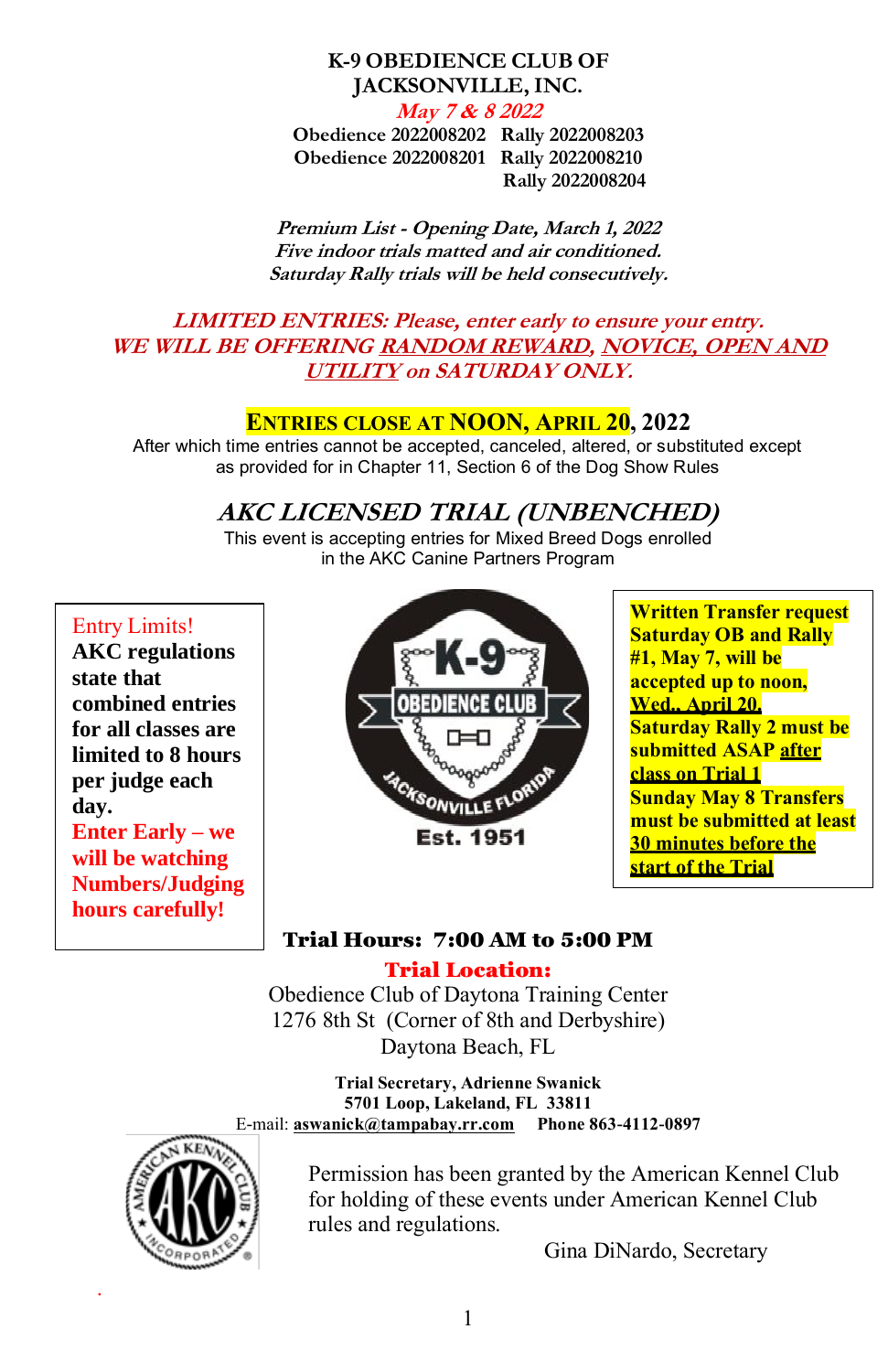#### **Board Members**  Virginia Ruskuski----------------President Dianne Strickland——1st Vice President Alison Nelson----------2nd Vice President Robin Wallen----------------------Treasurer Deb Hardman---------Recording Secretary Judy Fortner\_----Corresponding Secretary and Sheila Garbecki, Juli Wilkison, Deb Gilman and Colleen Whalen, Board Members Corresponding Secretary Judy Fortner 331 13th Ave. North Jacksonville Beach, Fl. 32250 **Trial/Event Committee** Members of the Board of Governors, Melissa Hess, Christine Peterson, Ann Ouchterlony Betsy Raiford **Trial Secretary** Adrienne Swanick 5701 Brook Loop Lakeland, FL 36811 863-412-0897 [aswanick@tampabay.rr.com](mailto:aswanick@tampabay.rr.com) **Trial Chairperson** Virginia Ruskuski 5030 Azure St. Jacksonville, FL 32258 904-661-8999 **Veterinarian on Call** Animal Emergency Hospital 696 S. Yonge St Ormond Beach FL (386) 252-0206 Exhibitors should follow their veterinarians' recommendation to assure their dogs are free of internal parasites, any communicable diseases, and have appropriate vaccinations **Chief Ring Steward—**Alison Nelson **Trophy Chairperson–** Melissa Hess

**JUDGES:** 

**Connie Parrish - Judges # 95297 - Gordan GA 31031 Leslye Pinnell – Judges # 95063 – Lawrenceville, GA 30044 Deborah P. Neufeld – Judges # 19916 – Kissimmee, FL 34744**

**Saturday: 1 Obedience Trial and 2 Rally Trials Sunday: 1 Obedience Trial and 1 Rally Trial Obedience Ring Surfaces: Fully Matted – 2 Obedience Rings and 1 Rally Ring**

**Our popular Basket Drawing will be held Saturday! Please show your support for our sport by buying a ticket(s).** 

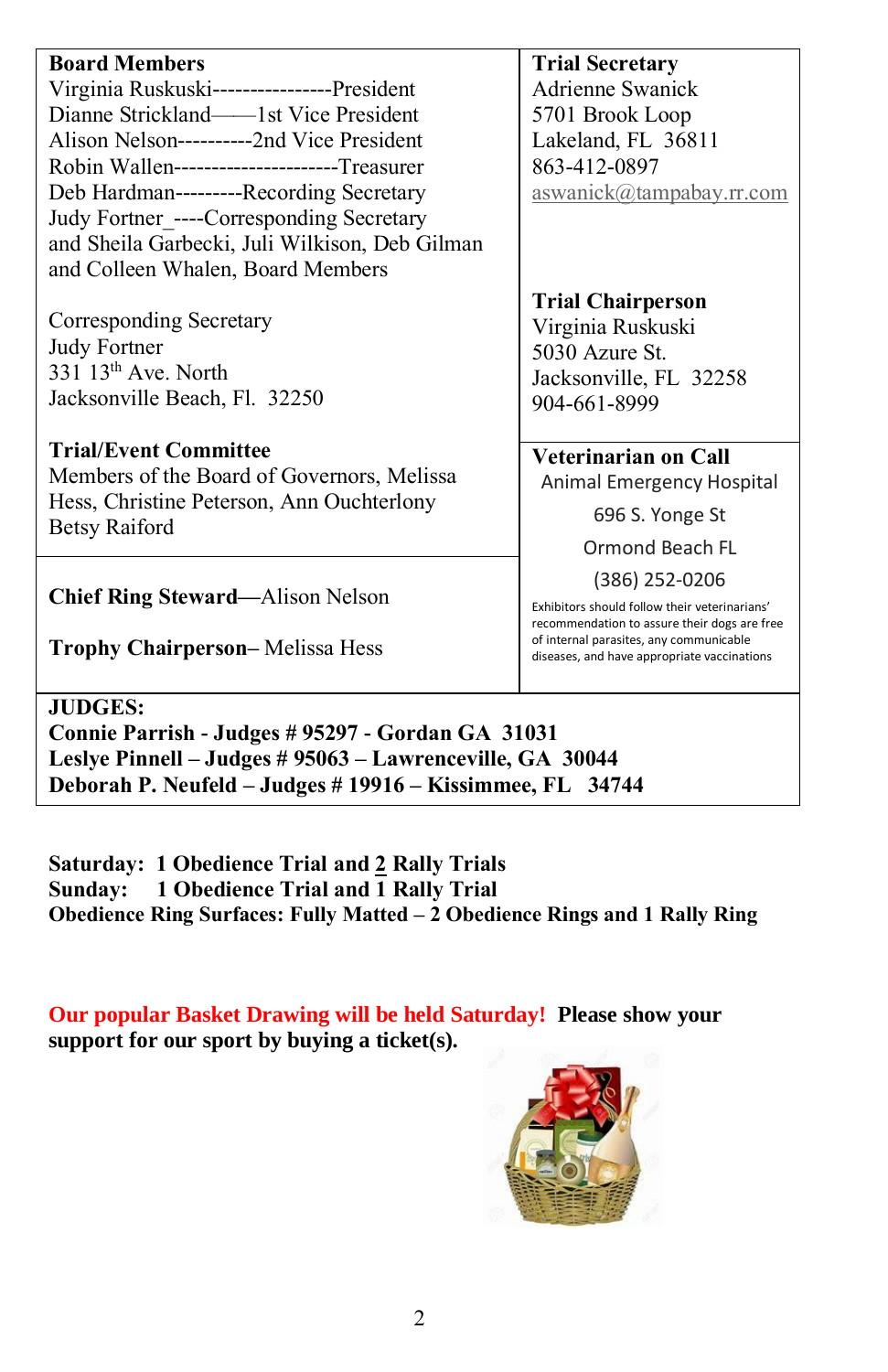## **Obedience classes offered Saturday:**

| <b>Regular Classes</b>                  | <b>Alternative Titling</b> | <b>Optional Titling</b> |  |
|-----------------------------------------|----------------------------|-------------------------|--|
| Novice A & B                            | Preferred Novice           | Beginner Novice A & B   |  |
| Open A $&B$                             | Preferred Open             | <b>Grad Novice</b>      |  |
| Utility A & B                           | Preferred Utility          | Versatility             |  |
| Random Reward Novice, Open, and Utility |                            |                         |  |

## **Obedience classes offered Sunday:**

| <b>Regular Classes</b> | <b>Alternative Titling</b> | <b>Optional Titling</b> |
|------------------------|----------------------------|-------------------------|
| Novice $A \& B$        | Preferred Novice           | Beginner Novice A & B   |
| Open A $&B$            | Preferred Open             | Grad Open               |
| Utility $A \& B$       | Preferred Utility          | Versatility             |

## **RALLY Classes offered both days (Two trials on Saturday, 1 Sunday):**

| Rally Novice A & B | Rally Advanced A & B     |
|--------------------|--------------------------|
| Rally Intermediate | Rally Excellent A $\&$ B |
|                    | <b>Rally Master</b>      |

## **Entry Fees ~ Each Trial**

**Mail entries to: Adrienne Swanick 5701 Brook Loop, Lakeland, FL 33811 Email electronic entries to: [aswanick@tampabay.rr.com](mailto:aswanick@tampabay.rr.com) – Subject K9 Jax entry Please send a copy of Paypal or Zelle payment made with electronic entry To reduce errors, we have separate forms for Obedience and Rally entries. PayPal or Zelle** is now available and encouraged for payment WITH electronic entry. Entry is not valid until both payment and the original entry form is received by the trial secretary no later than the closing date and time. **For PayPal or Zelle please use the following address for payments [K9obedienceclubjax@gmail.com](mailto:K9obedienceclubjax@gmail.com) (Please make note on payment, "Trial entry".)**

**IF paying by check: Make checks payable to** *K9 Obedience Club of Jacksonville, Inc.* **and mail completed entry form (including the back page agreement AND THE COVID 19 WAIVER) to the trial secretary.** 

| <b>Obedience:</b> | First Entry \$29 (Regular, Alternative & Optional Titling)<br><b>Additional entry for Same Dog, Same Trial Number, \$21.00</b><br><b>RANDOM REWARD CLASSES ARE \$19.00</b> |
|-------------------|----------------------------------------------------------------------------------------------------------------------------------------------------------------------------|
| <b>Rally:</b>     | First Entry \$29 Second Entry Same Dog/Trial Number<br>\$21, Third Entry Same Dog/Trail Number \$19                                                                        |

**Each event is separate, if entered both rally trails on Saturday, Trail 2 is separate from Trial 1 and therefore payment should reflect instructions above. Entry fees include recording and event service fees for the AKC.**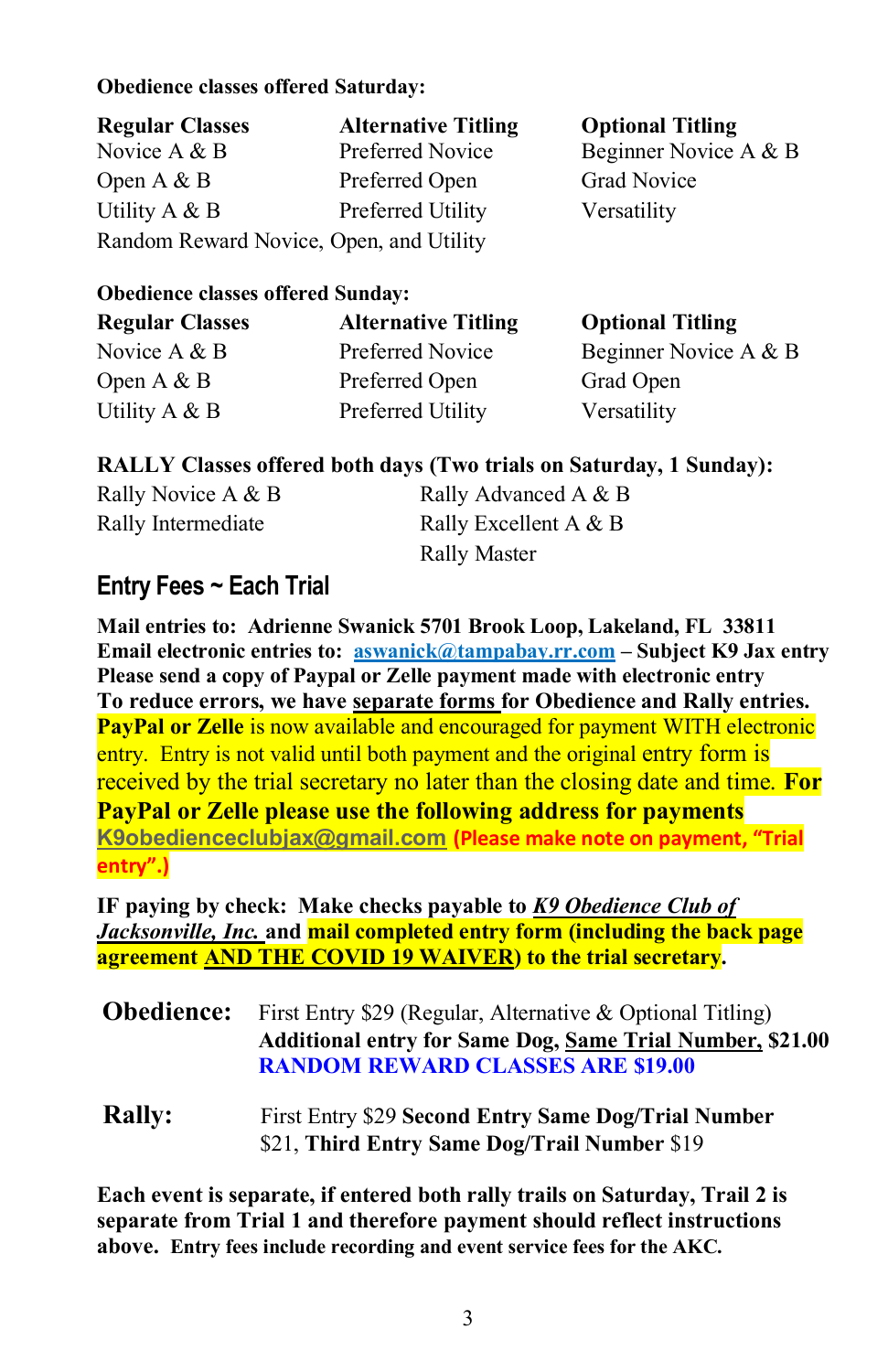# **Judging Assignments**

|                                                                         | Saturday              | Sunday                |
|-------------------------------------------------------------------------|-----------------------|-----------------------|
| <b>Obedience (Regular)</b>                                              |                       |                       |
| Novice A                                                                | <b>Leslye Pinnell</b> | Deborah P. Neufeld    |
| <b>Novice B</b>                                                         | <b>Leslye Pinnell</b> | Deborah P. Neufeld    |
| Open A                                                                  | <b>Leslye Pinnell</b> | Deborah P. Neufeld    |
| Open B                                                                  | <b>Leslye Pinnell</b> | Deborah P. Neufeld    |
| <b>Utility A</b>                                                        | <b>Connie Parrish</b> | <b>Leslye Pinnell</b> |
| <b>Utility B</b>                                                        | <b>Connie Parrish</b> | <b>Leslye Pinnell</b> |
| <b>Alternative Titling</b>                                              |                       |                       |
| <b>Preferred Novice</b>                                                 | <b>Leslye Pinnell</b> | Deborah P. Neufeld    |
| <b>Preferred Open</b>                                                   | <b>Leslye Pinnell</b> | Deborah P. Neufeld    |
| <b>Preferred Utility</b>                                                | <b>Connie Parrish</b> | <b>Leslye Pinnell</b> |
| <b>Optional Titling</b>                                                 |                       |                       |
| <b>Beginner Novice A/B</b>                                              | <b>Connie Parrish</b> | <b>Leslye Pinnell</b> |
| <b>Grad Novice</b>                                                      | <b>Leslye Pinnell</b> | Deborah P. Neufeld    |
| <b>Grad Open</b>                                                        | <b>Connie Parrish</b> | <b>Leslye Pinnell</b> |
| <b>Versatility</b>                                                      | <b>Connie Parrish</b> | <b>Leslye Pinnell</b> |
| <b>Random Reward</b><br>Beginner Novice,<br>Novice, Open and<br>Utility | <b>TBA</b>            | <b>None</b>           |

| <b>RALLY</b>          | Saturday, Trial 1            | <b>Saturday, Trial 2</b> | Sunday                |
|-----------------------|------------------------------|--------------------------|-----------------------|
| All<br><b>Classes</b> | Deborah P.<br><b>Neufeld</b> | Deborah P. Neufeld       | <b>Connie Parrish</b> |

## **All trials will run small to tall**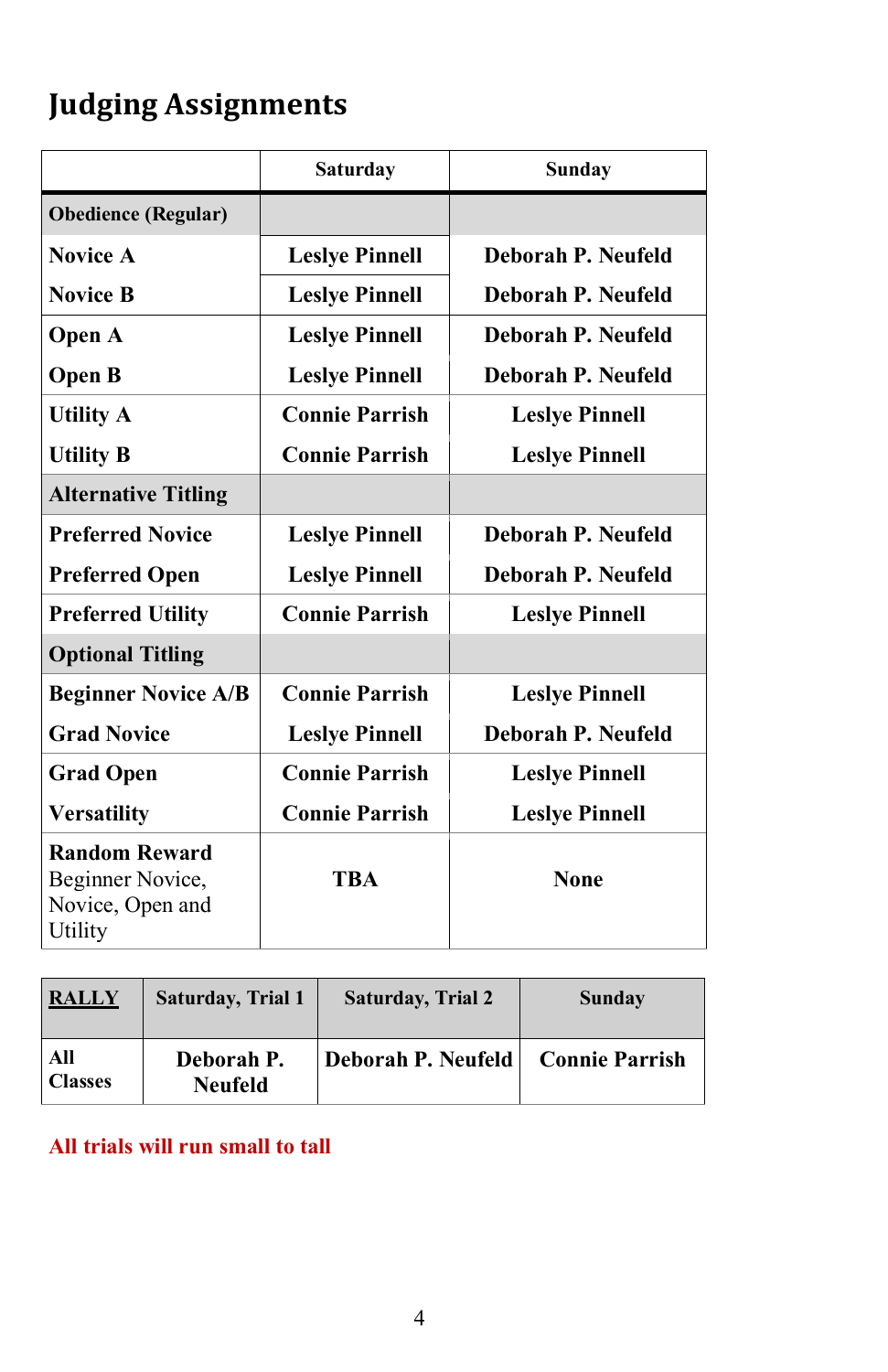## **Notice to Exhibitors:**

**Transfers: Applies to both regular Obedience & Rally.**

Transfers will be accepted on the dates and times stated on the cover page. **Written Transfer request** 

**Saturday OB and Rally #1, May 7, will be accepted up to noon, Wed., April 20. Saturday Rally 2 must be submitted ASAP after class on Trial 1**

**Sunday May 8 Transfers must be submitted 30 minutes before the start of the Trial.**

The request for a transfer must be in writing and be presented to the superintendent or Trial Secretary by the deadline stated above. Transfers may be approved provided the next level class and the judge are available, and the class has not reached its limit.

This trial is open to all dogs over the age of 6 months that are registered with the American Kennel Club, including ILP/PAL registration, AKC Canine Partners listing number and Approved FSS breeds, except bitches in season, aggressive dogs, or dogs suffering from any deformity, injury, or illness, which may affect a dog's physical or mental performance. Refer to Chapter 1 Section 14 of the Obedience Regulations for further restrictions. Refer to Chapter 2 of the Registration and Discipline Rules for the listing of breeds that may participate.

**The Trial Secretary is not responsible for emails not received. If you have not received a response to an email after 48 hours, please call the Trial Secretary by telephone.**

## **Entry fees will not be refunded in the event a dog is absent, disqualified, excused, or barred from competition by action of the Trial Committee.**

Entry fees will not be refunded if the trials cannot be opened or completed by reason of extreme weather, riots, civil disturbance, fire, an act of God, public emergency, an act of a public enemy, or any other cause beyond the control of the organizing committee.

A \$5 fee per dog will be charged for any withdrawal.

Entries must be made on Official AKC Entry Forms or copies and must include the signed Agreement & Rules and Jump Height when required. Junior Handlers must complete the back of the entry form. Please include only AKC recognized titles on your entries.

No entry shall be made, and no entry shall be accepted which specifies any condition as to its acceptance. Entries will not be accepted without fees or signatures. No telephone, faxed or unsigned entries can be accepted and will be returned.

Owners are responsible for errors in making out entry forms, whoever may have made such errors. No entry will be refunded in the event of such errors or cancellation of entries after the published closing date.

Errors in entries made by the exhibitor cannot be corrected after the closing date. No refunds for duplicate entries. Post Dated and Returned checks do not constitute a valid entry fee. There is a \$30 returned check fee.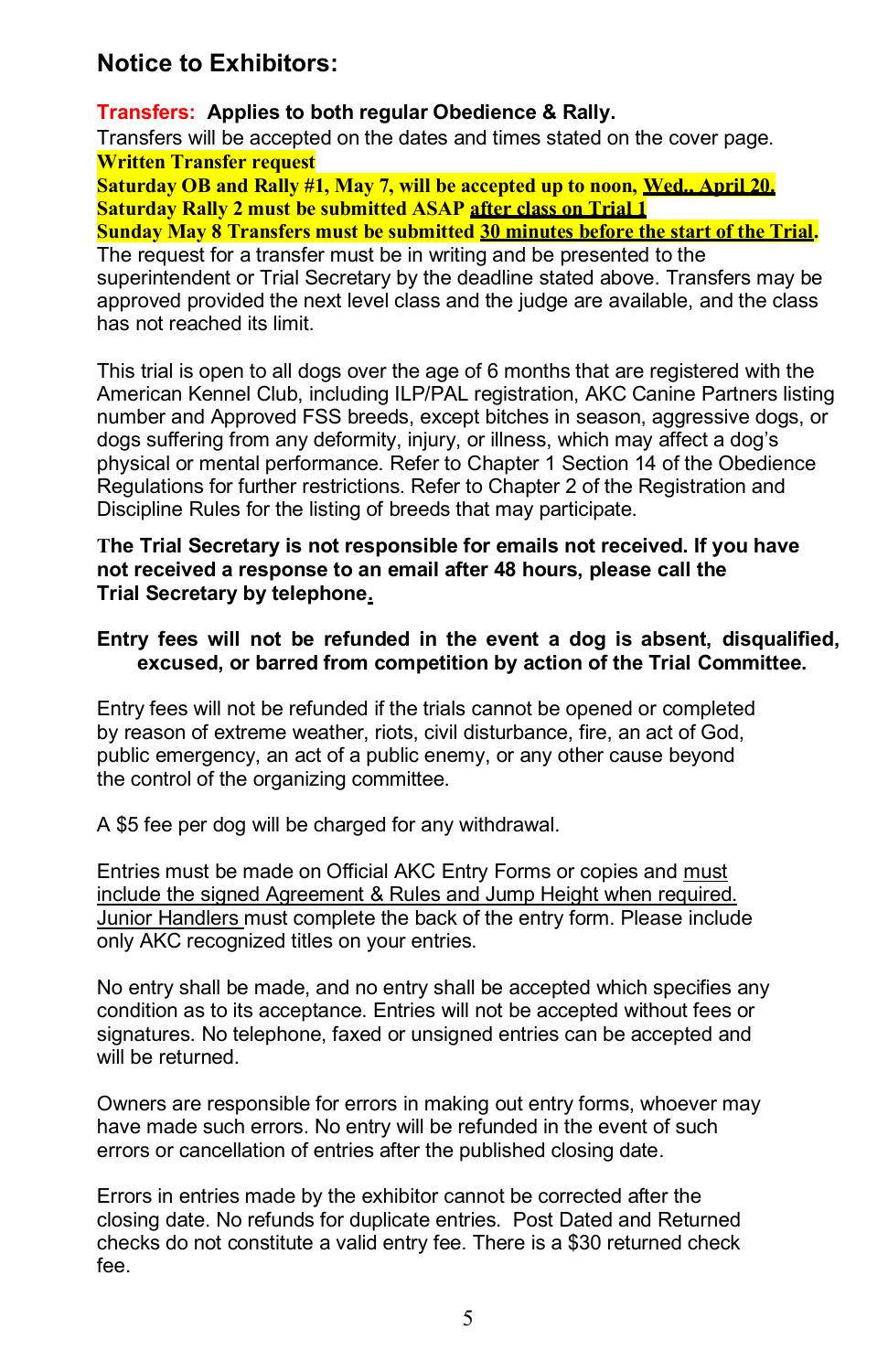Since bitches in season are not allowed to compete in AKC Obedience/ Rally Trials, the club will refund all but \$5.00 for bitches unable to compete for that reason. The Trial Secretary must receive a veterinarian's written notification of such a claim before the first trial date.

The safety of the handlers and dogs is our primary concern. By entering these trials, exhibitor acknowledges that they are familiar with the rules and regulations for this sport.

 It is expressly understood that exhibitors alone are responsible for the behavior of their dogs and/or children. Any exhibitor whose dogs and/or children create unnecessary disturbances or repeatedly engage in unsafe or disruptive behavior may, at the discretion of the Trial Committee, be asked to leave the trial site. In such case, no refund of any fees paid will be made.

 All dogs must be on lead or crated at all times except when in the ring. **We have designated crating areas. NO ex-pens allowed.**

All 'warmups" MUST be done ON LEAD. That means the lead is attached to the dog's collar and the handler is holding the lead.

 Exhibitors are responsible for cleaning up after their dogs at show site and all hotel, motel, and campgrounds where they are staying while competing in these trials.

 Exhibitors are responsible for being at the ring gate when it is their turn to run. The judge need not wait for any dog holding up a class. K-9 Obedience Club of Jacksonville, Inc. has no obligation or responsibility for providing service through a public address system or steward for the purpose of calling or locating dogs that are not brought to the ring when required.

 Exhibitors should follow their veterinarians' recommendation to assure their dogs are free of internal and external parasites, any communicable diseases, and have appropriate vaccinations. State of Florida requires proof of Rabies vaccination if requested.

 K-9 Obedience Club of Jacksonville, Inc, their Board, Members, and event volunteers will not be liable for any loss or injury which may be sustained through disappearance, loss, theft, communicable disease, parasites, injury and/or death of dogs entered in this event.

 K-9 Obedience Club of Jacksonville, Inc. does not agree to arbitrate claims as set forth on the Official AKC entry form for this event.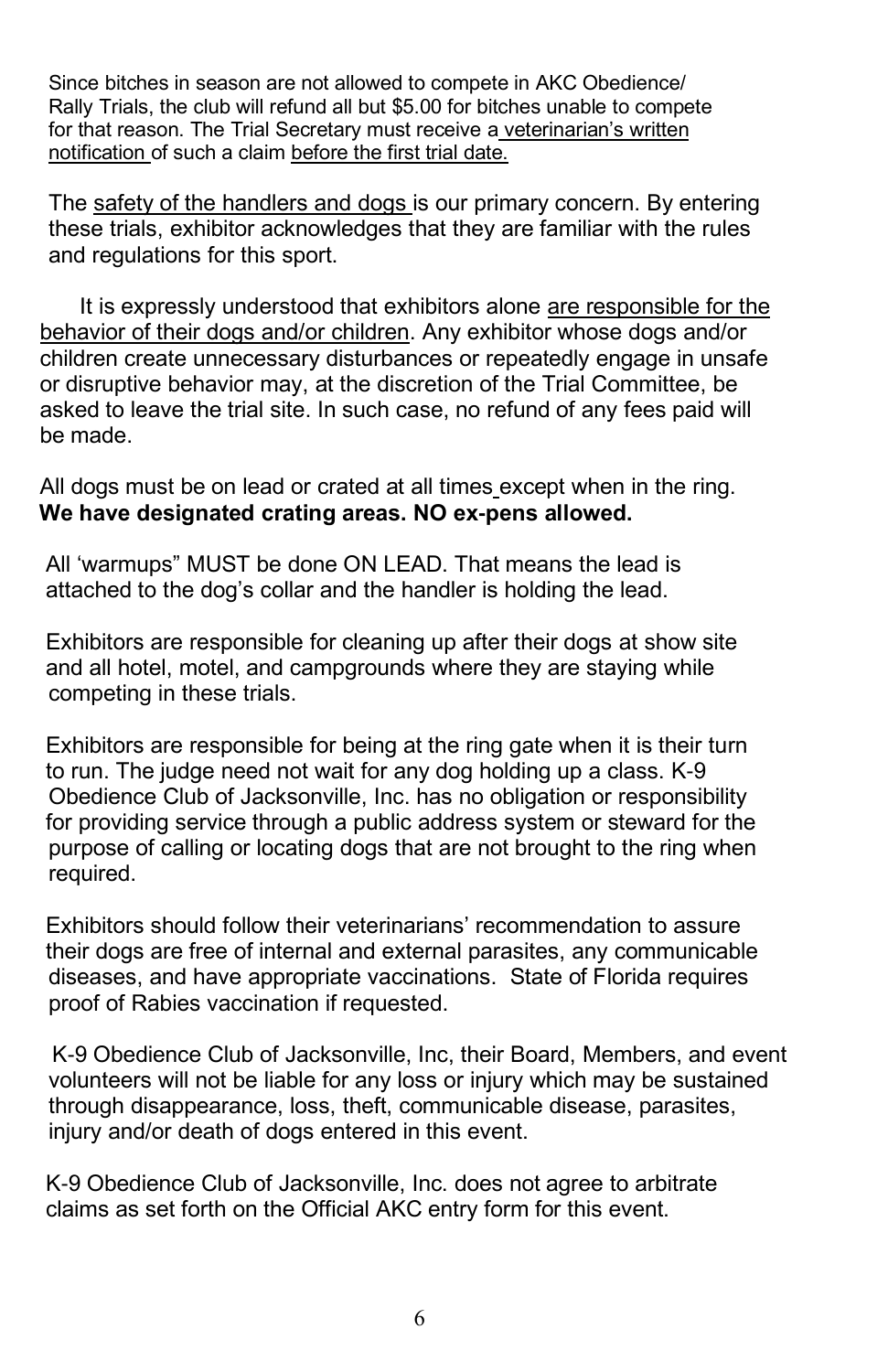## **OFFICIAL AKC ENTRY FORM OBEDIENCE Only**

**K-9 Obedience Club of Jacksonville, Inc.**

**Trial Secretary: Adrienne Swanick 5701 Brook Loop, Lakeland FL 33811** Entries Open: Noon, March 1, 2022. **Entries Close: Noon, April 20, 2022** IMPORTANT: To be valid, entry form must include the jump height when required. **Use a separate entry form for each dog. Fees: 29.00/21.00 for second entry(ies) of the same dog, same trial. Random Reward Classes are \$19.00. Payment forms: Check payable to K9 Obedience Club Jacksonville. For: PayPal or Zelle pay to: [K9obedienceclubjax@gmail.com](mailto:K9obedienceclubjax@gmail.com)**

| Saturday, May 7, 2022 | Obedience #2022008202 (starts 8:00 a.m.) |             |
|-----------------------|------------------------------------------|-------------|
| <b>Obed. Class:</b>   | 0r<br><b>Additional Obed. Class:</b>     | Jump Height |

| Sunday, May 8, 2022,                                                                                                                                                                                                           | Obedience #2022008201 (starts 8:00 a.m.)                        |             |
|--------------------------------------------------------------------------------------------------------------------------------------------------------------------------------------------------------------------------------|-----------------------------------------------------------------|-------------|
| A or B                                                                                                                                                                                                                         | $A$ or $B$                                                      | Jump Height |
| Obed. Class:                                                                                                                                                                                                                   | <b>Additional Obed. Class:</b>                                  |             |
| Entry Fees (all trials) \$                                                                                                                                                                                                     | Trial Catalogs $\qquad \qquad \textcircled{a}$ \$3.00 each = \$ |             |
| Total enclosed \$                                                                                                                                                                                                              |                                                                 |             |
|                                                                                                                                                                                                                                |                                                                 |             |
|                                                                                                                                                                                                                                |                                                                 |             |
|                                                                                                                                                                                                                                |                                                                 |             |
|                                                                                                                                                                                                                                |                                                                 |             |
|                                                                                                                                                                                                                                |                                                                 |             |
|                                                                                                                                                                                                                                |                                                                 |             |
| <b>FULL NAME OF</b>                                                                                                                                                                                                            |                                                                 |             |
|                                                                                                                                                                                                                                |                                                                 |             |
| Sire:                                                                                                                                                                                                                          |                                                                 |             |
|                                                                                                                                                                                                                                |                                                                 |             |
| Actual Owner(s) experience and the contract of the contract of the contract of the contract of the contract of the contract of the contract of the contract of the contract of the contract of the contract of the contract of |                                                                 |             |
|                                                                                                                                                                                                                                |                                                                 |             |
|                                                                                                                                                                                                                                |                                                                 |             |
| Email<br>(an acknowledgement or receipt of entry may be sent to this email address)                                                                                                                                            |                                                                 |             |
|                                                                                                                                                                                                                                |                                                                 |             |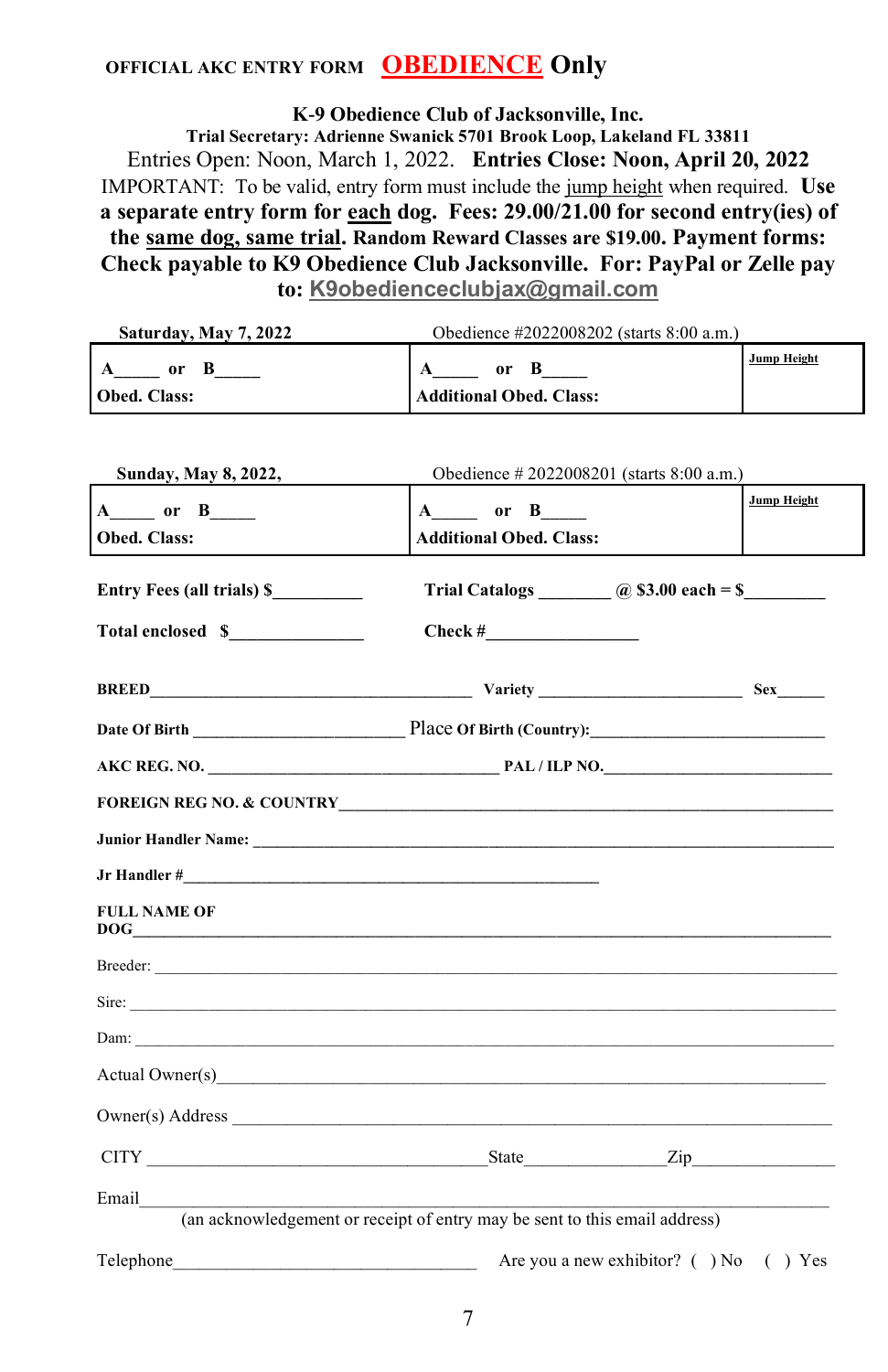#### **Be sure to read the Agreement and sign on the reverse page. No form will be processed without your signature! Jr. Showmanship on page 11.**

#### **INSTRUCTIONS**

1. (Variety) if you are entering a dog of breed in which there are varieties for show purposes, please designate the particular variety you are entering, i.e., Cocker Spaniel (solid color black, ASCOB, particolor), Beagles (not exceeding 13 in., over 13 in. but not exceeding 15 in.), Dachshunds (longhaired, smooth, wirehaired), Collies (rough, smooth), Bull Terriers (colored, white), Manchester Terriers (standard, toy), Chihuahuas (smooth coat, long coat), English Toy Spaniels (King Charles and Ruby, Blenheim and Prince Charles), Poodles (toy, miniature, standard).

2. (Event Class) Consult the classification in this premium list. If the event class in which you are entering your dog is divided, then, in addition to designating the class, specify the particular division of the class in which you are entering your dog, i.e., A or B division.

3. A dog must be entered in the name of the person who actually owned it at the time entries for an event closed. If a registered dog has been acquired by a new owner it must be entered in the name of its new owner in any event for which entries closed after the date of acquirement, regardless of whether the new owner has received the registration certificate indicating that the dog is recorded in his/her name. State on entry form whether transfer application has been mailed to the AKC. (For complete rules, refer to Chapter 11, Section 3.)

4. Dogs listed in the AKC Canine Partners, SM Program may be eligible to enter all-breed AKC Obedience trials at the club's option. These dogs should be listed as All American Dog and must include their AKC Number on the entry form and check the AKC No. box. Sire and Dam information shall remain blank for mixed breed entrants.

AKC Rules, Regulations, Policies and Guidelines available on the American Kennel Club Website at

[www.akc.org](http://www.akc.org/)

#### AGREEMENT

I certify that I am the actual owner of the dog, or that I am the duly authorized agent of the actual owner whose name I have entered above. In consideration of the acceptance of this entry, I (we) agree to abide by the rules and regulations of The American Kennel Club in effect at the time of this event, and any additional rules and regulations appearing in the premium list of this event and entry form and any decision made in accord with them. I (we) agree that the club holding this event has the right to refuse this entry for cause which the club shall deem sufficient. I (we) certify and represent that the dog entered is not a hazard to persons or other dogs. In consideration of the acceptance of this entry and of the holding of this event and of the opportunity to have the dog judged and to win prizes, ribbons, or trophies, I (we) agree to hold the AKC, the event-giving club, their members, directors, governors, officers, agents, superintendents or event secretary and the owner and/or lessor of the premises and any provider of services that are necessary to hold this event and any employees or volunteers of the aforementioned parties, and any AKC approved judge, judging at this event, harmless from any claim for loss or injury which may be alleged to have been caused directly or indirectly to any person or thing by the act of this dog while in or about the event premises orgrounds or near any entrance thereto, and I (we) personally assume all responsibility and liability for any such claim; and I (we) further agree to hold the aforementioned parties harmless from any claim for loss, injury or damage to this dog. Additionally, I (we) hereby assume the sole responsibility for and agree to indemnify, defend and save the aforementioned parties harmless from any and all loss and expense (including legal fees) by reason of the liability imposed by law upon any of the aforementioned parties for damage because of bodily injuries, including death at any time resulting therefrom, sustained by any person or persons, including myself (ourselves), or on account of damage to property, arising out of or in consequence of my (our) participation in this event, however such, injuries, death or property damage may be caused, and whether or not the same may have been caused or may be alleged to have been caused by the negligence of the aforementioned parties or any of their employees, agents, or any other person. I (we) agree that the determination of whether the injury is serious shall be made by the event veterinarian and is binding on me (us). **I (WE) AGREE THAT ANY CAUSE OF ACTION, CONTROVERSYOR CLAIM ARISING OUT OF OR RELATED TO THE ENTRY, EXHIBITIONOR ATTENDANCEAT THE EVENT BETWEENTHE AKC AND THE EVENT-GIVING CLUB (UNLESS OTHERWISE STATED IN THIS PREMIUM LIST) AND MYSELF (OURSELVES)OR AS TO THE CONSTRUCTION, INTERPRETATION AND EFFECT OF THIS AGREEMENT SHALL BE SETTLED BY ARBITRATION PURSUANT TO THE APPLICABLE RULES OF THE AMERICAN ARBITRATION ASSOCIATION. HOWEVER, PRIOR TO ARBITRATION ALL APPLICABLE AKC BYLAWS, RULES, REGULATIONS AND PROCEDURES MUST FIRST BE FOLLOWED AS SET FORTH IN THE AKC CHARTER AND BYLAWS, RULES, REGULATIONS, PUBLISHED POLICIESAND GUIDELINES.**

**Signature of owner or his agent Duly authorized to make this entry:**

### **ALL confirmations will be sent by email unless checked here: \_\_\_\_\_**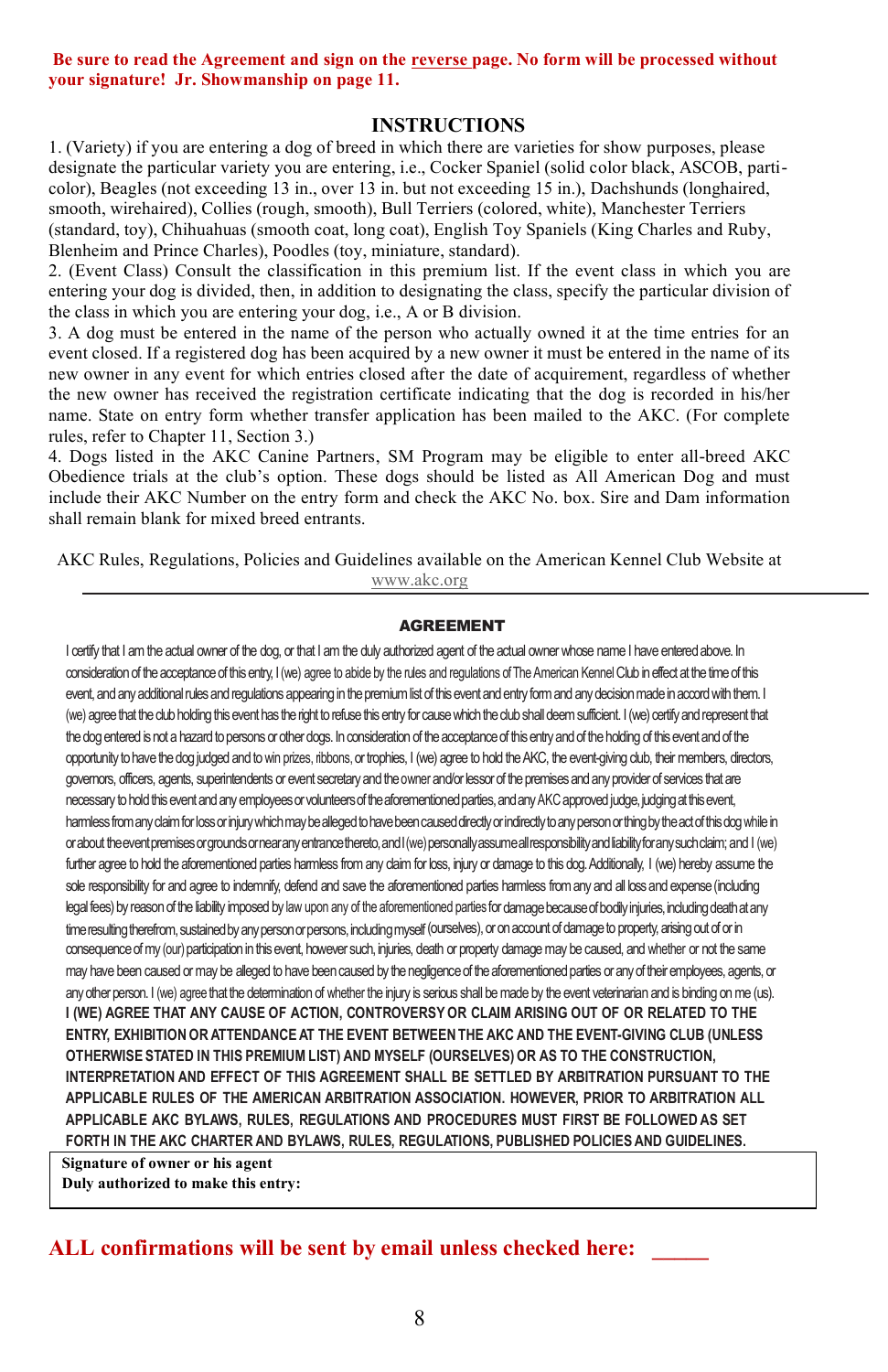## **(Covid 19 waiver page 9. MUST be signed and returned.)**

## **K-9 Obedience Club of Jacksonville and OCOD COVID-19 Waiver of Liability and Informed Consent**

An inherent risk of exposure to COVID-19 exists in any public place where people are present, particularly at indoor facilities. COVID-19 is an extremely contagious disease that can lead to severe illness and death. By visiting the Obedience Club of Daytona (OCOD) facility for the event being held on May 7 and 8, 2022, you voluntarily assume all risks related to exposure to COVID-19.

By signing this waiver, I fully attest to the best of my knowledge that I do not have COVID-19 at the time of attending this event nor have I been in contact with or exposed to any known carrier of COVID-19 within the past 15 days.

 $\mathcal{L}_\text{max} = \mathcal{L}_\text{max} = \mathcal{L}_\text{max} = \mathcal{L}_\text{max} = \mathcal{L}_\text{max} = \mathcal{L}_\text{max} = \mathcal{L}_\text{max} = \mathcal{L}_\text{max} = \mathcal{L}_\text{max} = \mathcal{L}_\text{max} = \mathcal{L}_\text{max} = \mathcal{L}_\text{max} = \mathcal{L}_\text{max} = \mathcal{L}_\text{max} = \mathcal{L}_\text{max} = \mathcal{L}_\text{max} = \mathcal{L}_\text{max} = \mathcal{L}_\text{max} = \mathcal{$ 

I agree that I am attending this event at the OCOD entirely at my own risk and agree that I will follow all OCOD facility rules and requirements to reduce any exposure and possibility of contracting or spreading the virus. I will also fully cooperate with any City, County or State guidelines applicable to the area where the event is taking place. **I also agree that if I test positive for COVID-19 within 14 days of the completion of the event, I will inform OCOD of my positive test results.**

I agree that neither OCOD nor K9 Obedience Club of Jacksonville is in any way liable for any COVID-19 exposure incurred by me at this event. I hereby waive any legal claims against the aforementioned organizations including any claims for negligence, failure to warn, or any other claims for damages or personal injury. Any exposure to COVID-19 at this event involving myself will be at my own risk.

I have read and agree to the above statement.

Please print your name below and sign.

| *First & Last                                   |  |
|-------------------------------------------------|--|
| Name                                            |  |
| *Signature                                      |  |
| $\ast$                                          |  |
| *Date                                           |  |
| signed                                          |  |
|                                                 |  |
| *Name(s) of Dog(s) at location ( $n/a$ if none) |  |

 $*$ 

*By submitting this document, I agree to all the terms stated herein*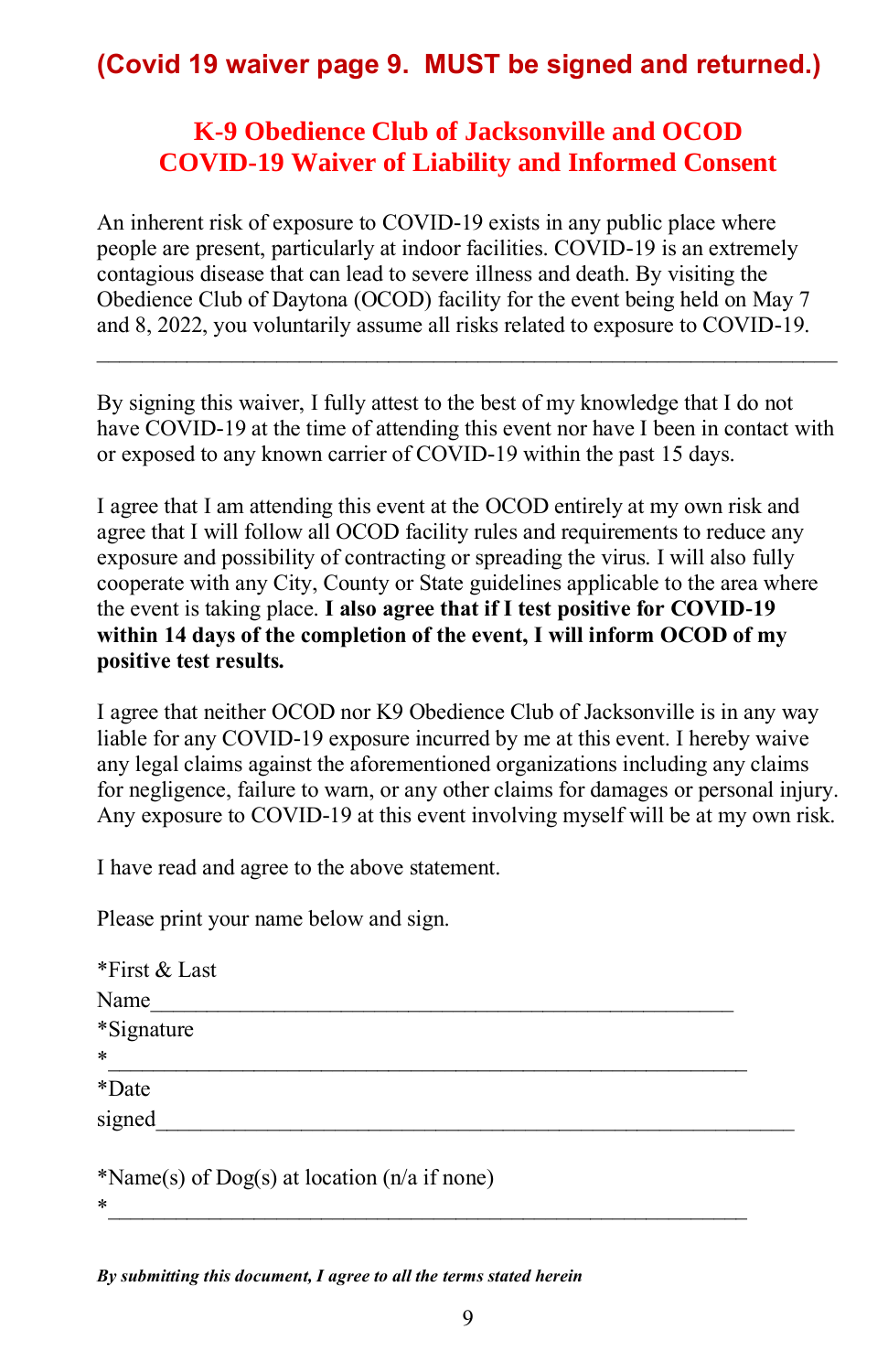## **OFFICIAL AKC ENTRY FORM RALLY Only K-9 Obedience Club of Jacksonville, Inc. Trial Secretary: Adrienne Swanick 5701 Brook Loop, Lakeland FL 33811**  Entries Open: Noon, March 1, 2022. **Entries Close: Noon, April 20, 2022** IMPORTANT: To be valid, entry form must include the jump height when required. **Use a separate entry form for each dog. Fees: 29.00/21.00/19.00 for additional entry(ies) of the same dog, same trial. Payment forms: Check payable to K9 Obedience Club Jacksonville. For: PayPal or Zelle pay to: [K9obedienceclubjax@gmail.com](mailto:K9obedienceclubjax@gmail.com)**

| Saturday, May 7, 2022                                                                                                                                                                                                                                 | <b>TRIAL 1, Rally</b> # 2022008203 (Starts 8:00 am.)     |                    |             |
|-------------------------------------------------------------------------------------------------------------------------------------------------------------------------------------------------------------------------------------------------------|----------------------------------------------------------|--------------------|-------------|
| A or B                                                                                                                                                                                                                                                | A or B                                                   |                    | Jump Height |
| <b>Rally class:</b>                                                                                                                                                                                                                                   | <b>Additional Rally Class:</b>                           |                    |             |
| Saturday, May 7, 2022                                                                                                                                                                                                                                 | <b>TRIAL 2, Rally</b> ## 2022008210 (To follow Trial 1.) |                    |             |
|                                                                                                                                                                                                                                                       | A or B                                                   |                    | Jump Height |
| <b>Rally class:</b>                                                                                                                                                                                                                                   | <b>Additional Rally Class:</b>                           |                    |             |
|                                                                                                                                                                                                                                                       |                                                          |                    |             |
| <b>Sunday, May 8, 2022</b>                                                                                                                                                                                                                            | <b>TRIAL 1, Rally</b> # 2022008204 (Starts 8:00 am.)     |                    |             |
| $A$ or $B$                                                                                                                                                                                                                                            | $A$ or $B$                                               |                    | Jump Height |
| <b>Rally class:</b>                                                                                                                                                                                                                                   | <b>Additional Rally Class:</b>                           |                    |             |
| Entry Fees $\frac{\sqrt{5}}{2}$ + Trial Catalogs (a) \$3 each (\$ ) = Total enclosed \$                                                                                                                                                               |                                                          |                    |             |
|                                                                                                                                                                                                                                                       |                                                          |                    |             |
|                                                                                                                                                                                                                                                       |                                                          |                    |             |
| AKC REG. NO. PAL/ILP NO.                                                                                                                                                                                                                              |                                                          |                    |             |
|                                                                                                                                                                                                                                                       |                                                          |                    |             |
|                                                                                                                                                                                                                                                       |                                                          |                    |             |
| <b>FULL NAME OF</b><br>DOG and the state of the state of the state of the state of the state of the state of the state of the state of the state of the state of the state of the state of the state of the state of the state of the state of the st |                                                          |                    |             |
| Breeder:                                                                                                                                                                                                                                              |                                                          |                    |             |
|                                                                                                                                                                                                                                                       |                                                          |                    |             |
| Dam: $\qquad \qquad$                                                                                                                                                                                                                                  |                                                          |                    |             |
| Owner(s)                                                                                                                                                                                                                                              |                                                          |                    |             |
| $Owner(s)$ Address                                                                                                                                                                                                                                    |                                                          |                    |             |
|                                                                                                                                                                                                                                                       |                                                          | $\mathbb{Zip}_{-}$ |             |
| Be sure to read the Agreement and sign on the reverse page. No form will be                                                                                                                                                                           |                                                          |                    |             |
| processed without your signature!                                                                                                                                                                                                                     |                                                          |                    |             |

ALL confirmations will be sent by email unless checked here: **JUNIOR SHOWMANSHIP**. If this entry is for Jr. Showmanship. Please give the following information. If Junior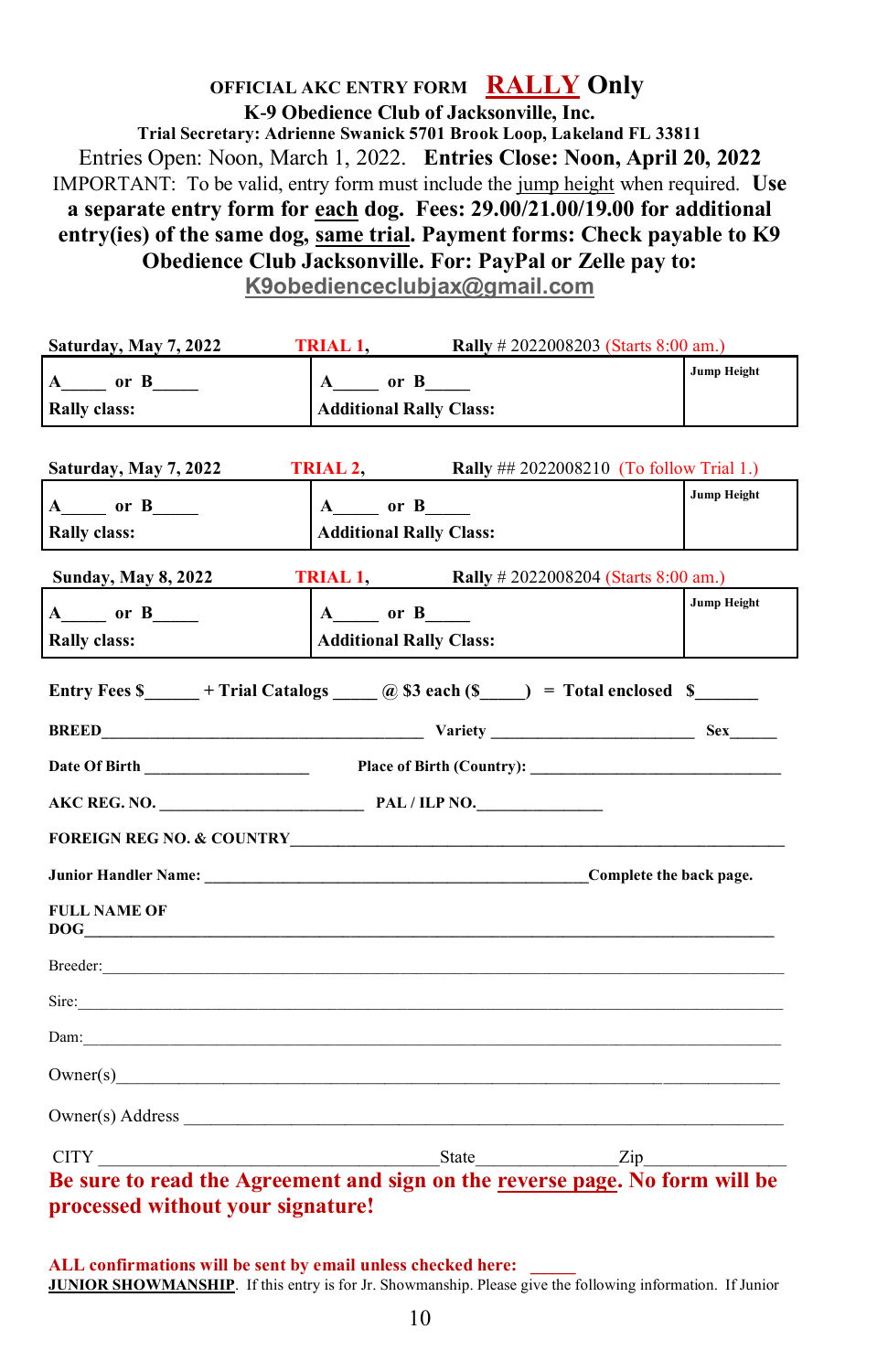Handler is not the owner of the dog identified on the face of this form, what is the relationship of the Junior Handler to the owner?

| AKC JR HANDLER $#$     |     | IR's D.O.B |     |
|------------------------|-----|------------|-----|
| Name of Junior Handler |     |            |     |
| $\sim$<br>Address      | лtv | State      | ∠ır |

#### **AKC Rules, Regulations, Policies and Guidelines are available on the American Kennel Club Web site, www.akc.org**

I (we) agree that the club holding this event has the right to refuse this entry for cause which the club shall deem sufficient. In consideration of the acceptance of this entry and of the holding of this event and of the opportunity to have the dog judged and to win prizes, ribbons, or trophies, I (we) agree to hold the AKC, the event-giving club, their members, directors, governors, officers, agents, superintendents or event secretary and the owner and/or lessor of the premises and any provider of services that are necessary to hold this event and any employees or volunteers of the aforementioned parties, and any AKC approved judge, judging at this event, harmless from any claim for loss or injury which may be alleged to have been caused directly or indirectly to any person or thing by the act of this dog while in or about the event premises or grounds or near any entrance thereto, and I (we) personally assume all responsibility and liability for any such claim; and I (we) further agree to hold the aforementioned parties harmless from any claim for loss, injury or damage to this dog.

Additionally, I (we) hereby assume the sole responsibility for and agree to indemnify, defend and save the aforementioned parties harmless from any and all loss and expense (including legal fees) by reason of the liability imposed by law upon any of the aforementioned parties for damage because of bodily injuries, including death at any time resulting therefrom, sustained by any person or persons, including myself (ourselves), or on account of damage to property, arising out of or in consequence of my (our) participation in this event, however such, injuries, death or property damage may be caused, and whether or not the same may have been caused or may be alleged to have been caused by the negligence of the aforementioned parties or any of their employees, agents, or any other persons. **I (WE) AGREE THAT ANY CAUSE OF ACTION, CONTROVERSY OR CLAIM ARISING OUT OF OR RELATED TO THE ENTRY, EXHIBITION OR ATTENDANCE AT THE EVENT BETWEEN THE AKC AND THE EVENT-GIVING CLUB (UNLESS OTHERWISE STATED IN ITS PREMIUM LIST) AND MYSELF (OURSELVES) OR AS TO THE CONSTRUCTION, INTERPRETATION AND EFFECT OF THIS AGREEMENT SHALL BE SETTLED BY ARBITRATION PURSUANT TO THE APPLICABLE RULES OF THE AMERICAN ARBITRATION ASSOCIATION. HOWEVER, PRIOR TO ARBITRATION ALL APPLICABLE AKC BYLAWS, RULES, REGULATIONS AND PROCEDURES MUST FIRST BE FOLLOWED AS SET FORTH IN THE AKC CHARTER AND BYLAWS, RULES, REGULATIONS, PUBLISHED POLICIES AND GUIDELINES.**

#### **INSTRUCTIONS**

1. (Variety) if you are entering a dog of breed in which there are varieties for show purposes, please designate the particular variety you are entering, i.e., Cocker Spaniel (solid color black, ASCOB, parti-color), Beagles (not exceeding 13 in., over 13 in. but not exceeding 15 in.), Dachshunds (longhaired, smooth, wirehaired), Collies (rough, smooth), Bull Terriers (colored, white), Manchester Terriers (standard, toy), Chihuahuas (smooth coat, long coat), English Toy Spaniels (King Charles and Ruby, Blenheim and Prince Charles), Poodles (toy, miniature, standard). 2. The following categories of dogs may be entered and shown in Best of Breed competition: Dogs that are Champions of Record and dogs which, according to their owners' records, have completed the requirements for a championship, but whose championships are unconfirmed. The showing of unconfirmed Champions in Best of Breed competition is limited to a period of 90 days from the date of the show where the dog completed the requirements for a championship.

3. (Event Class) Consult the classification in this premium list. If the event class in which you are entering your dog is divided, then, in addition to designating the class, specify the particular division of the class in which you are entering your dog, i.e, age division, color division, weight division.

4. A dog must be entered in the name of the person who actually owned it at the time entries for an event closed. If a registered dog has been acquired by a new owner it must be entered in the name of its new owner in any event for which entries closed after the date of acquirement, regardless of whether the new owner has received the registration certificate indicating that the dog is recorded in his/her name. State on entry form whether transfer application has been mailed to

the AKC. (For complete rules, refer to Chapter 11, Section 3.)

5. Mixed Breed dogs entering classes for Agility, Obedience, and Rally trials should mark Breed as "All-American Dog/Mixed Breed." Sire and Dam information shall remain blank for mixed breed entrants.

#### **NAME OF OWNER'S AGENT (IF ANY) AT THE SHOW**

#### **SIGNATURE of owner or his agent duly authorized to make this entry:**

Telephone **Email**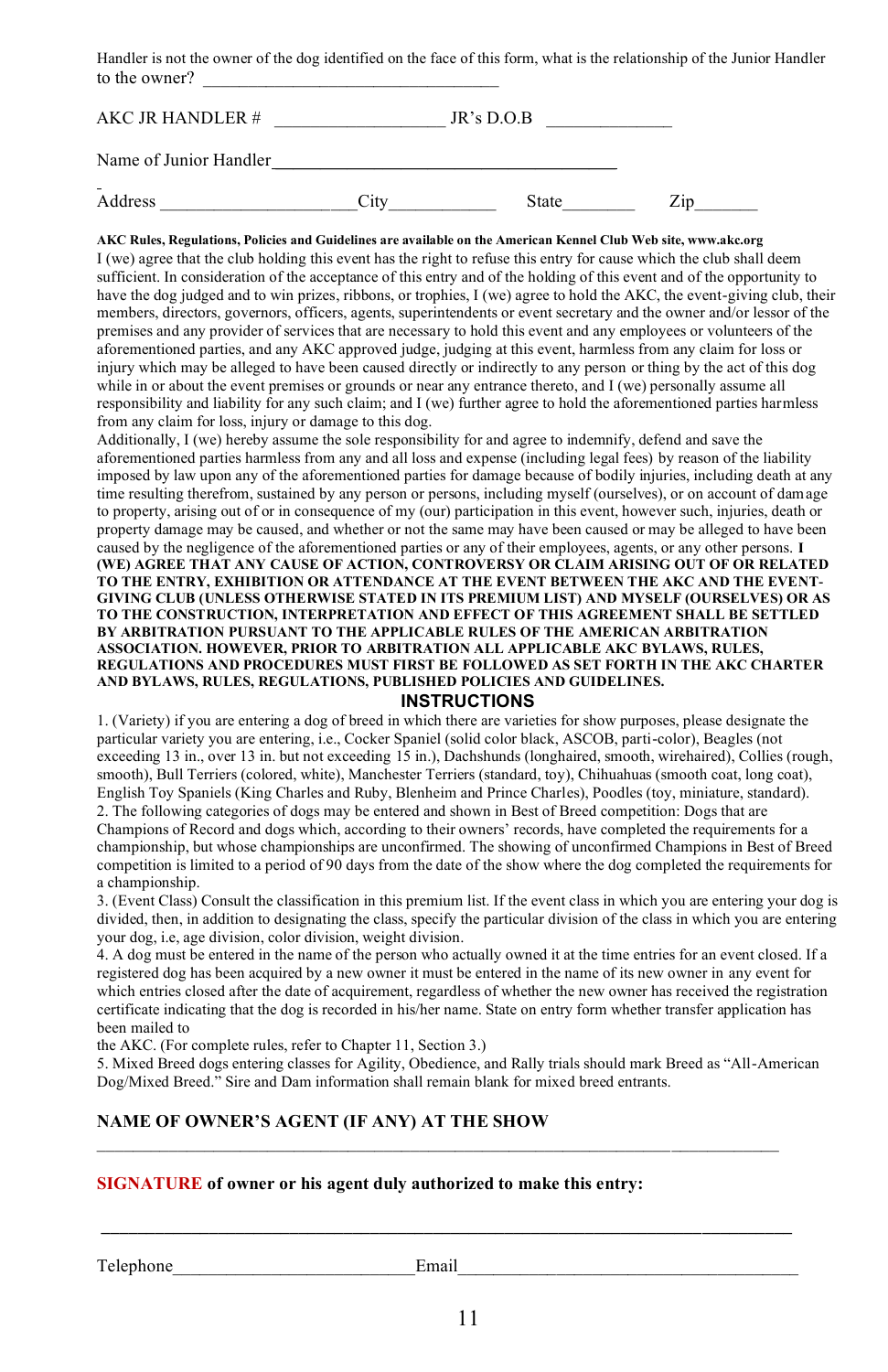## **K-9 Obedience Club of Jacksonville and OCOD COVID-19 Waiver of Liability and Informed Consent**

An inherent risk of exposure to COVID-19 exists in any public place where people are present, particularly at indoor facilities. COVID-19 is an extremely contagious disease that can lead to severe illness and death. By visiting the Obedience Club of Daytona (OCOD) facility for the event being held on May 7 and 8, 2022, you voluntarily assume all risks related to exposure to COVID-19.

By signing this waiver, I fully attest to the best of my knowledge that I do not have COVID-19 at the time of attending this event nor have I been in contact with or exposed to any known carrier of COVID-19 within the past 15 days.

I agree that I am attending this event at the OCOD entirely at my own risk and agree that I will follow all OCOD facility rules and requirements to reduce any exposure and possibility of contracting or spreading the virus. I will also fully cooperate with any City, County or State guidelines applicable to the area where the event is taking place. **I also agree that if I test positive for COVID-19 within 14 days of the completion of the event, I will inform OCOD of my positive test results.**

I agree that neither OCOD nor K9 Obedience Club of Jacksonville is in any way liable for any COVID-19 exposure incurred by me at this event. I hereby waive any legal claims against the aforementioned organizations including any claims for negligence, failure to warn, or any other claims for damages or personal injury. Any exposure to COVID-19 at this event involving myself will be at my own risk.

I have read and agree to the above statement.

Please print your name below and sign.

| *First & Last                                   |  |
|-------------------------------------------------|--|
| Name                                            |  |
| *Signature                                      |  |
| $\ast$                                          |  |
| *Date                                           |  |
| signed                                          |  |
|                                                 |  |
| *Name(s) of Dog(s) at location ( $n/a$ if none) |  |
| $\ast$                                          |  |

*By submitting this document, I agree to all the terms stated herein*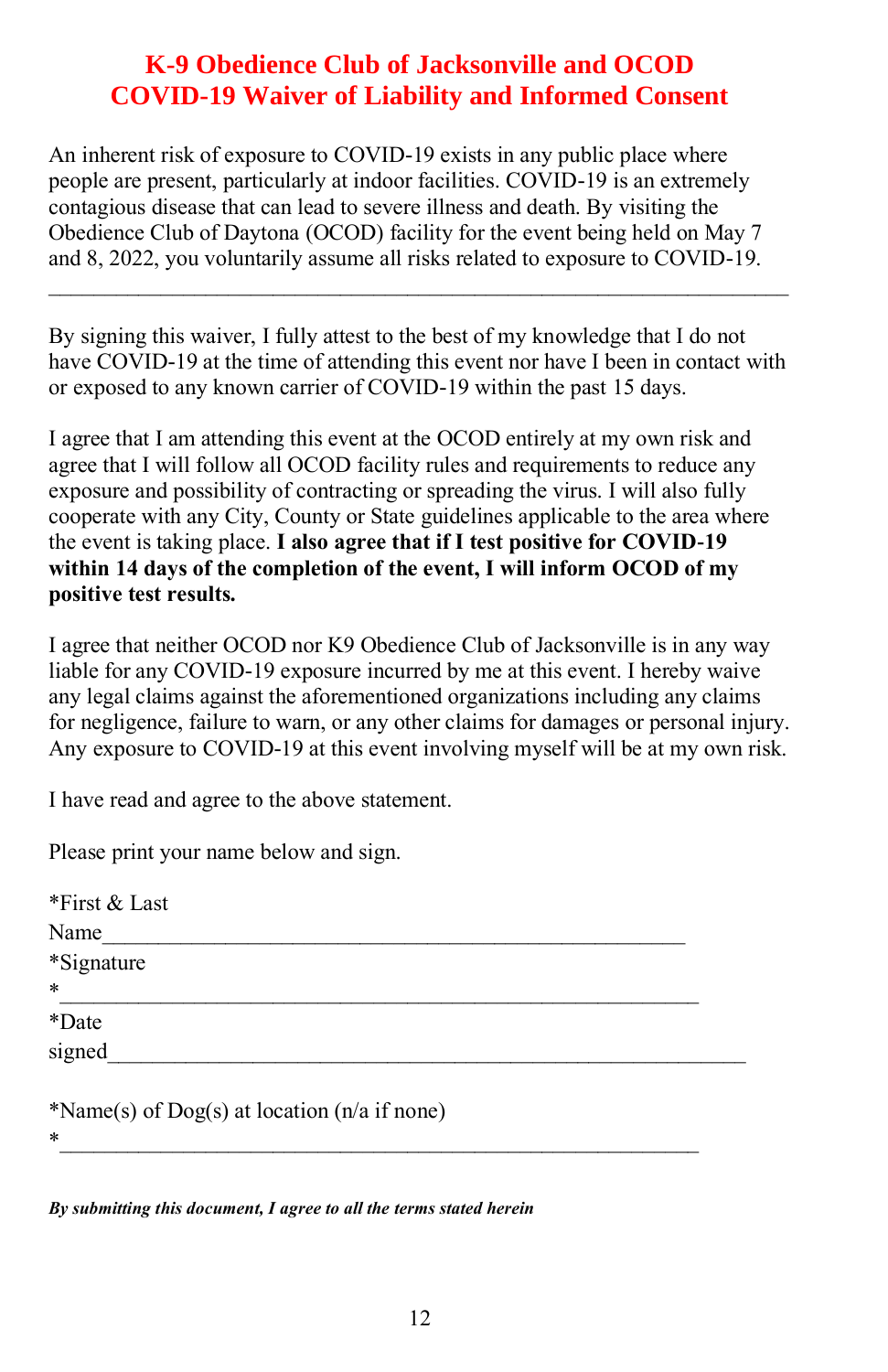**Schedules for Judging:** Will be emailed along with directions to the trial site several days prior to the trial. Dogs should be present at least one-half hour before they are scheduled to be judged and will be excused immediately after their class unless needed for further judging.

### **Catalogs:**

Trial catalogs will be available by pre-order only for \$3.00 per catalog. Please check entry form and enclose fee. Pre-ordered catalogs can be picked up at the Awards table at the trials. Check should be payable to *K9 Obedience Club of Jacksonville.*

According to Chapter 1, Section 26 of the AKC Regulations:

No judge will be assigned to judge for more than eight hours in one day. This limit includes rally and/or any breed judging assignments. Judges may take 45 minutes to one hour for rest or meals at their discretion.

# **RANDOM REWARD CLASSES (NOVICE, OPEN, & UTILITY)**

The RANDOM REWARD class is for any dog that can perform the exercises for the chosen class and that is eligible under the Obedience Regulations to compete in AKC events. No title is required to enter, and handlers may enter more than one dog. Dogs in this class may be handled by the owner or any other person and may be entered in another class or classes. The R/R class exercises will be performed as in the regular class, except that verbal praise during the exercises is to be encouraged and not penalized. "Good, yes, nice, super, great, atta boy" are some examples of praise that would be allowed. Handlers may give additional commands and encouragement without being penalized. Handlers will not be allowed to hold up a class with excessive encouragements and Judges will have the option to end any exercise. Each handler may choose to

A) Skip one exercise or

B) Choose to do that exercise but the handler may now be allowed to leave position anywhere in that exercise, go toward the dog and reward with a toy. (Toys may not make noise or be an item that would roll into another ring).

When checking in, the handler must inform the judge or steward which exercise will be selected to skip or selected to go and reward the dog. The additional commands and encouragement without being penalized will have the option to end any exercise.

## **CRATE SPACES WILL BE ALLOCATED AND MARKED TO ALLOW FOR ADEQUATE SOCIAL DISTANCING! MASKS REQUIRED WHEN**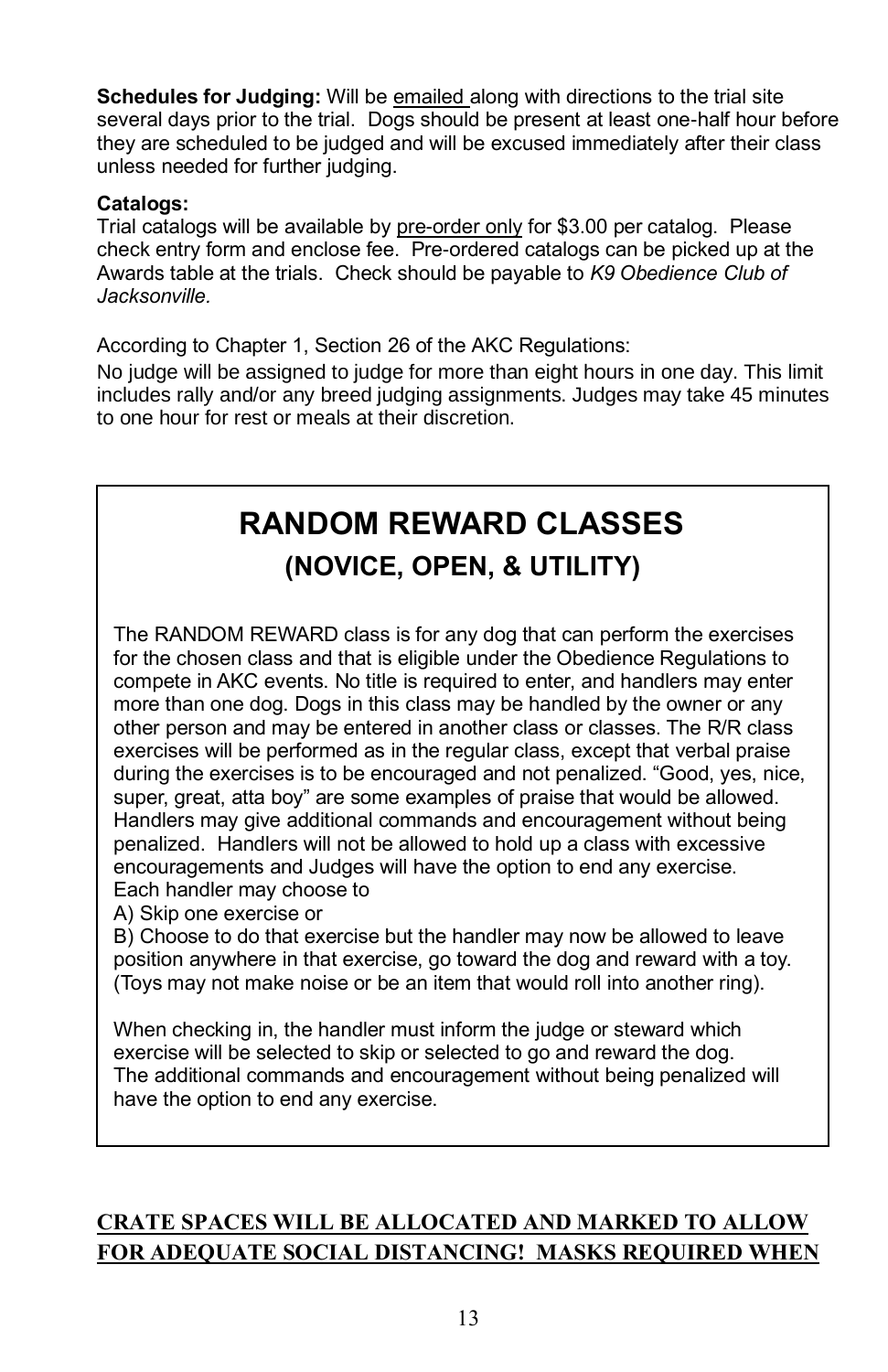### Q**UALIFYING SCORES REQUIRED FOR ALL PRIZES**

### **RIBBON PRIZES**

Title Ribbons will be given for Obedience & Rally classes. A Dark Green Ribbon carrying the AKC Seal, and the words "Qualifying Score" will be awarded to all dogs receiving a Qualifying Score in Obedience and Rally classes. "Dog" to mean either sex.

## **Obedience placement awards:**

| First PlaceBlue Ribbon                                                 | Second Place Red Ribbon  |
|------------------------------------------------------------------------|--------------------------|
| Third PlaceYellow Ribbon                                               | Fourth PlaceWhite Ribbon |
| Novice A class only, Trophy for First, Second, Third and Fourth Place. |                          |

## **Special awards for Obedience competitors:**

| Highest Combined Score in Open B & UtilityBlue/Green Rosette & \$20 Cash |  |
|--------------------------------------------------------------------------|--|

## **Rally placement awards:**

| First PlaceBlue Ribbon   | Second PlaceRed Ribbon   |
|--------------------------|--------------------------|
| Third PlaceYellow Ribbon | Fourth PlaceWhite Ribbon |

## **Special awards for Rally competitors:**

High Combined Score in Adv. B & Exc. B……………Blue & Green Rosette Triple High Combined in Adv. B, Exc. B and Master…...Red & Blue Rosette

## **TROPHIES**

The K-9 Obedience Club of Jacksonville, Inc. extends its appreciation and gratitude to our generous donors to the trophy fund. Class prizes will be awarded at the end of the class. Special Prizes will be awarded at the end of the trial. To be eligible for a prize, and exhibitor or their agent must remain until the prizes are awarded. No prize will be mailed. Agent must retain exhibitor's armband number to claim the prize.

Prizes not claimed at the end of the trial become the property of the K-9 Obedience Club of Jacksonville. A detailed list and breakdown of all breed and special trophies & their donors will appear in the trial catalog but can also be obtained by writing the Trophy Chairman.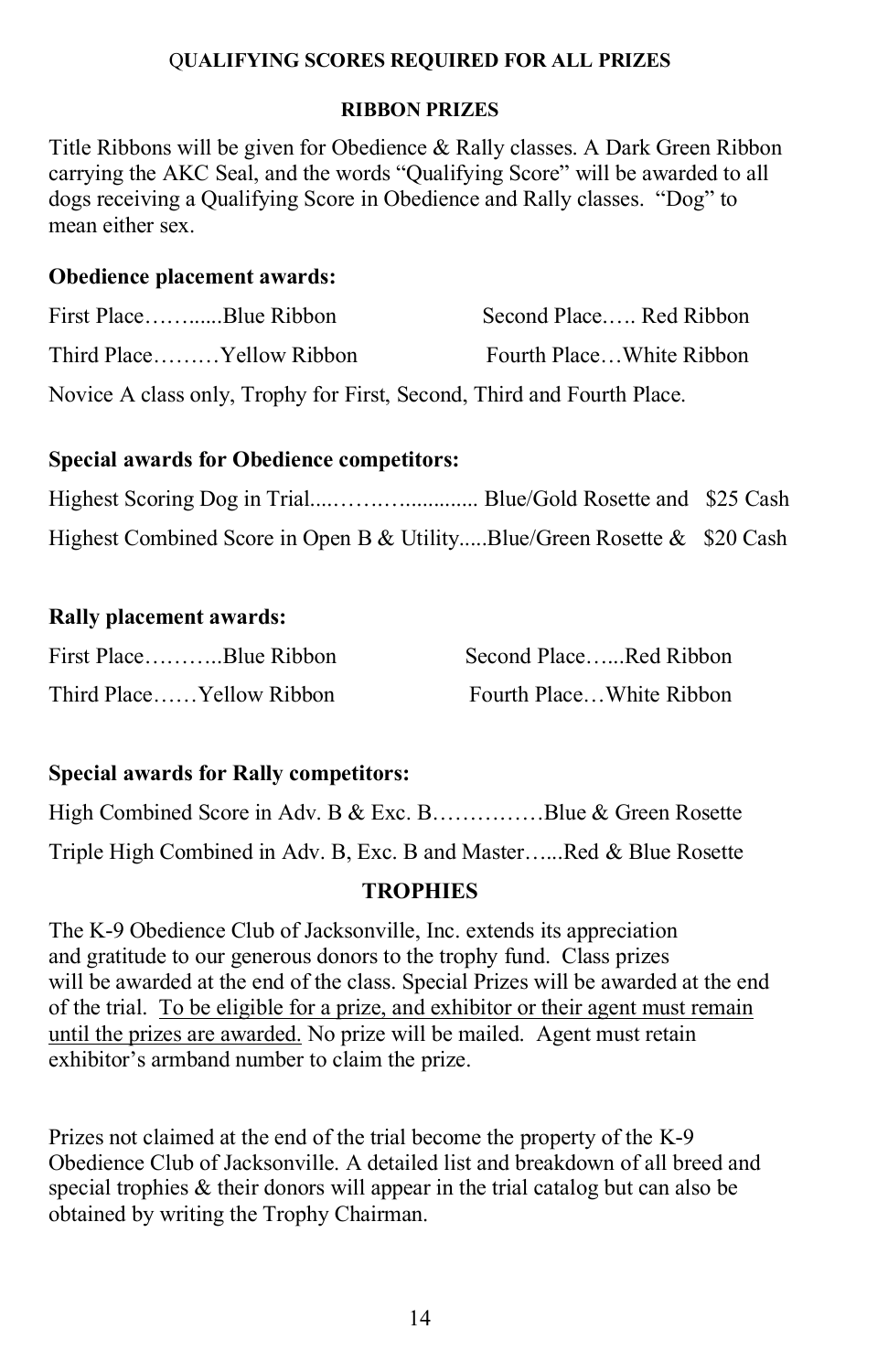### **HOTEL INFORMATION**

**We strongly recommend that motel reservations be made as early as possible.**  BE SURE TO RECONFIRM THE MOTEL'S PET POLICY WHEN MAKING A RESERVATION. Country Inn and Suites by Radisson, Port Orange –Daytona 5802 Journey's End Way, Port Orange, FL 32127 [\(386\) 760](tel:+1%20(386)%20760-0101)-0101 Holiday Inn – Daytona LPGA, 137 Auto Mall Circle, Daytona Beach (386) 236-0200 La Quinta - 2725 W. International Speedway Blvd. Daytona Beach (386) 255-7412 Homewood Suites - Airport, 165 Bill France Blvd, Daytona Beach (386) 258-2828 Motel 6 – Daytona Beach, 2992 W International Speedway Blvd (386) 253-0643 Visit [www.akc.org/motel6](http://www.akc.org/motel6) for special offer

## **Campgrounds**

KOA Daytona Speedway, 3003 W. International Speedway Blvd. Daytona Beach (386) 257-6137

Nova Campground, 1190 Herbert Street, Port Orange (386) 767-0095

## **NO FOOD OR DRINK WILL BE AVAILABLE at Trial**

**OCOD Training Center - 1276 8th Street Daytona Beach**

**Corner of 8th Street & Derbyshire in Derby Plaza**

### **City Ordinance Prohibits Overnight Parking at Trial Site**

### **Directions**

### **From North or South:**

Exit I-95 at LPGA Blvd, Exit 265.

Travel east on LPGA Blvd to Derbyshire Road, approximate 2.3 miles.

Turn Right on Derbyshire Road and travel south for approximately ½ mile.

Plaza on Left.